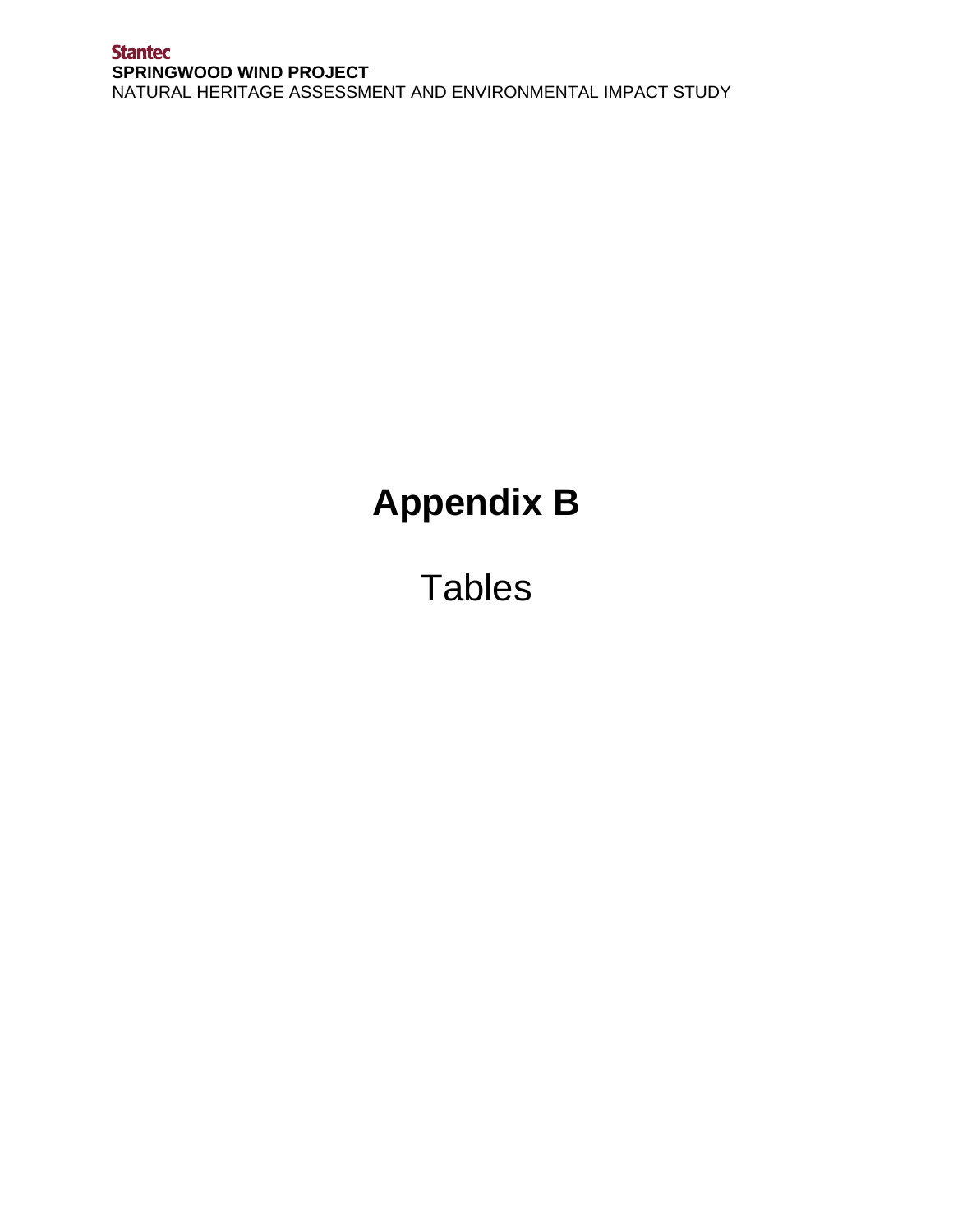| <b>Table 2.1:</b>              | Records Review - Potential Wildlife Species of Conservation Concern |                |                                                 |                                               |                                                                                       |                                                                                                                                                                                                                                                                                                                                                        |                                                                                                                                                                                                                                                                                                                                                                                             |  |  |
|--------------------------------|---------------------------------------------------------------------|----------------|-------------------------------------------------|-----------------------------------------------|---------------------------------------------------------------------------------------|--------------------------------------------------------------------------------------------------------------------------------------------------------------------------------------------------------------------------------------------------------------------------------------------------------------------------------------------------------|---------------------------------------------------------------------------------------------------------------------------------------------------------------------------------------------------------------------------------------------------------------------------------------------------------------------------------------------------------------------------------------------|--|--|
| <b>Common</b><br><b>Name</b>   | <b>Scientific</b><br><b>Name</b>                                    | <b>SRANK</b>   | <b>Provincial</b><br><b>Status</b><br>(COSSARO) | <b>National</b><br><b>Status</b><br>(COSEWIC) | <b>Source</b>                                                                         | <b>Species</b><br><b>Requirements/Limiting</b><br><b>Factors</b>                                                                                                                                                                                                                                                                                       | <b>Results of Site Investigation</b>                                                                                                                                                                                                                                                                                                                                                        |  |  |
| Tuberous<br>Indian<br>Plantain | Arnoglossum<br>plantagineum                                         | S <sub>3</sub> | Special<br>Concern                              | Special<br>Concern                            | <b>NHIC</b>                                                                           | Found in wet, sandy areas<br>along river banks and wetlands.<br><b>Restricted to limited</b><br>occurrences within five<br>shoreline areas of Lake Huron<br>(GRCA, 2004).<br>Not reported as occurring in the<br>Living Springs, North Cumnock<br>or Speed-Lutteral-Swan Creek<br>PSW complexes (Ecologistics<br>1988; Ecologistics 1989; MNR<br>1987) | Field investigations did<br>not detect the presence<br>of Tuberous Indian<br>Plantain in or within<br>120m of the Project<br>Location.<br><b>Considered absent from the</b><br>Project Location.                                                                                                                                                                                            |  |  |
| Hill's<br>Pondweed             | Potamogeton<br>hillii                                               | S <sub>2</sub> | Special<br>Concern                              | Special<br>Concern                            | <b>Historic</b><br>records from<br>Wellington<br>County<br>(MNR, pers.<br>comm. 2010) | Occurs in cold, clear, slow<br>moving streams, ditches and<br>pond with muddy substrates. It<br>is typically found in calcareous<br>areas with dolomite limestone<br>(COSEWIC 2005).                                                                                                                                                                   | Field investigations did not detect<br>the presence of Hill's Pondweed in<br>or within 120m of the Project<br>Location.<br>Wetland habitat within the Study<br>Area consisted of ponds, swamps<br>or drainage features. Suitable<br>streams for Hill's Pondweed were<br>not present in or within 120m of the<br>Project Location.<br>Considered absent from the<br><b>Project Location.</b> |  |  |
| Snapping<br>Turtle             | Chelydra<br>serpentina                                              | S <sub>3</sub> | Special<br>Concern                              | Special<br>Concern                            | Historic<br>records from<br>Wellington<br>County<br>(MNR, pers.<br>comm. 2010)        | Occurs in a variety of wetlands<br>with standing water, often<br>preferring habitat with dense<br>vegetation. The Snapping<br>Turtle usually occurs in large<br>wetland or bodies of water, but<br>can sometimes be encountered<br>in small ponds or creeks.<br>Nesting occurs in loose soils in<br>the proximity of wetlands.                         | Site investigations indicate that<br>features containing the required<br>habitat components for Snapping<br>Turtle are predominately absent<br>from the Project Location and<br>120m Zone of Investigation.<br>Feature 2 (a unit of the Living<br>Springs PSW) contained a small<br>(0.4 ha) thicket swamp community;<br>it contained slow-moving water<br>with a soft mud bottom and dense |  |  |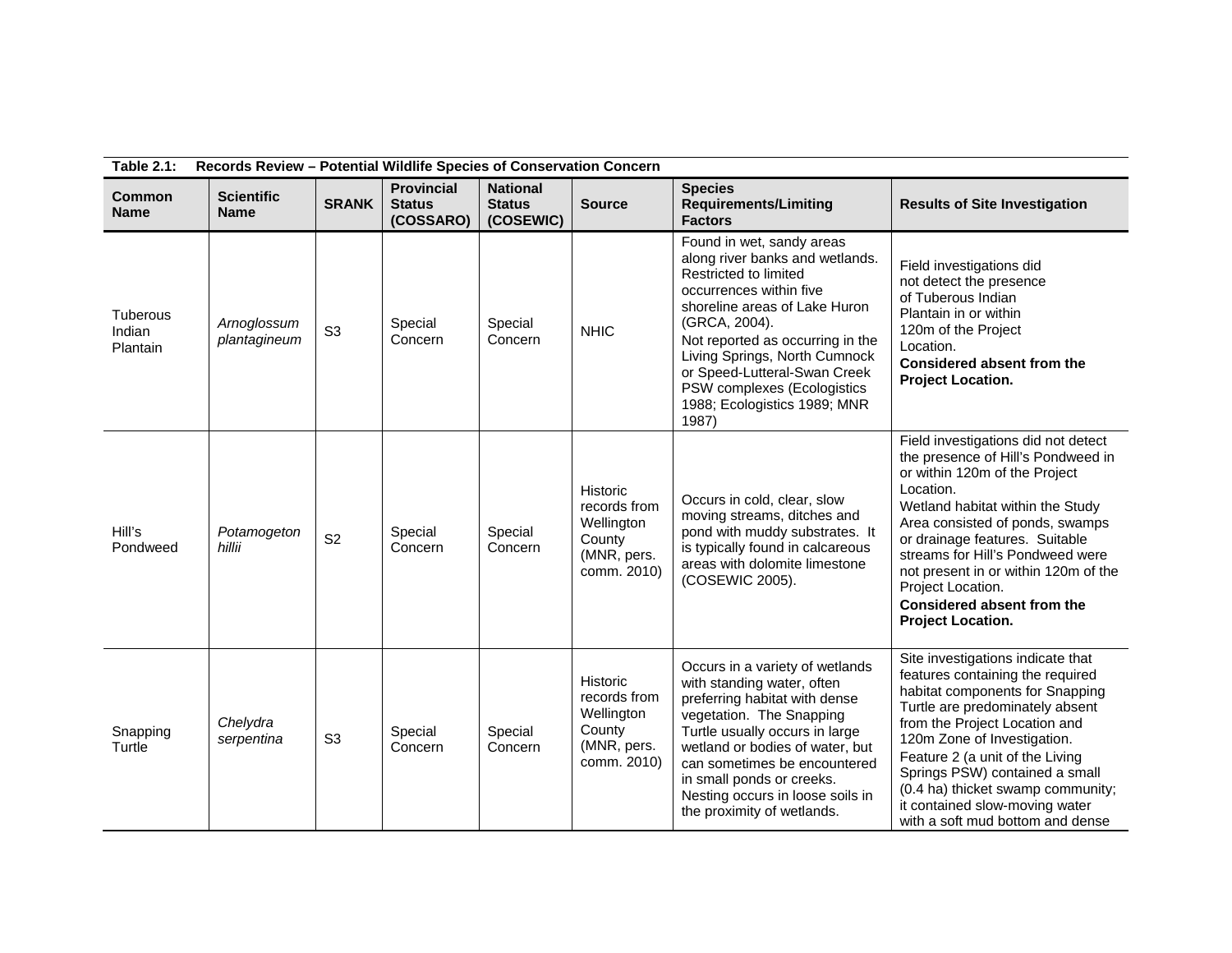| Records Review - Potential Wildlife Species of Conservation Concern<br><b>Table 2.1:</b> |                                  |                |                                                 |                                               |               |                                                                                                                                                                                                                                                                                          |                                                                                                                                                                                                                                                                                                                                                                                                                                                                                                                                                                                                        |  |
|------------------------------------------------------------------------------------------|----------------------------------|----------------|-------------------------------------------------|-----------------------------------------------|---------------|------------------------------------------------------------------------------------------------------------------------------------------------------------------------------------------------------------------------------------------------------------------------------------------|--------------------------------------------------------------------------------------------------------------------------------------------------------------------------------------------------------------------------------------------------------------------------------------------------------------------------------------------------------------------------------------------------------------------------------------------------------------------------------------------------------------------------------------------------------------------------------------------------------|--|
| <b>Common</b><br><b>Name</b>                                                             | <b>Scientific</b><br><b>Name</b> | <b>SRANK</b>   | <b>Provincial</b><br><b>Status</b><br>(COSSARO) | <b>National</b><br><b>Status</b><br>(COSEWIC) | <b>Source</b> | <b>Species</b><br><b>Requirements/Limiting</b><br><b>Factors</b>                                                                                                                                                                                                                         | <b>Results of Site Investigation</b>                                                                                                                                                                                                                                                                                                                                                                                                                                                                                                                                                                   |  |
|                                                                                          |                                  |                |                                                 |                                               |               |                                                                                                                                                                                                                                                                                          | aquatic vegetation. The remainder<br>of the feature is comprised of<br>cultural and deciduous woodland.<br>Adjacent land use was actively<br>cultivated agricultural lands.<br>Snapping Turtle was not observed<br>in the Living Springs PSW complex<br>during field investigations<br>completed by Ecologistics (1988)<br>and no snapping turtles were<br>observed during Stantec site<br>investigations of this feature.<br><b>Considered absent from the</b><br><b>Project Location.</b>                                                                                                            |  |
| Eastern<br>Ribbonsnake                                                                   | Thamnophis<br>sauritus           | S <sub>3</sub> | Special<br>Concern                              | Special<br>Concern                            | <b>NHIC</b>   | Semi-aquatic and will utilize a<br>variety of habitats, but rarely<br>ventures far from streams,<br>ponds, bogs, or swamps<br>(Conant and Collins, 1998).<br>This species may hibernate in<br>mammal burrows, ant mounds,<br>underground and occasionally<br>underwater. (COSEWIC 2002). | In Wellington County, records of<br>ribbonsnake are predominately<br>from the southern end of County<br>(Oldham and Weller, 2000).<br>Field investigations identified a<br>small pocket of shallow water with<br>low dense vegetation in the willow<br>thicket swamp contained within<br>Feature 2. The thicket is a small<br>wetland pocket which considered<br>too small to support ribbonsnake.<br>Field investigations did not detect<br>the presence of the snake, or<br>potential hibernacula within 120 m<br>of the Project Location.<br>Considered absent from the<br><b>Project Location.</b> |  |
| Eastern<br>Milksnake                                                                     | Lampropeltis<br>triangulum       | S <sub>3</sub> | Special<br>Concern                              | Special<br>Concern                            | <b>NHIC</b>   | In Ontario, Eastern Milksnake is<br>more common in heavily<br>forested areas (COSEWIC,<br>2002b).<br>Utilize a variety of habitats,                                                                                                                                                      | Most records in Wellington County<br>occur in the south and southwest<br>portions of the County, in proximity<br>to the escarpment where forest<br>cover is higher Oldham and Weller                                                                                                                                                                                                                                                                                                                                                                                                                   |  |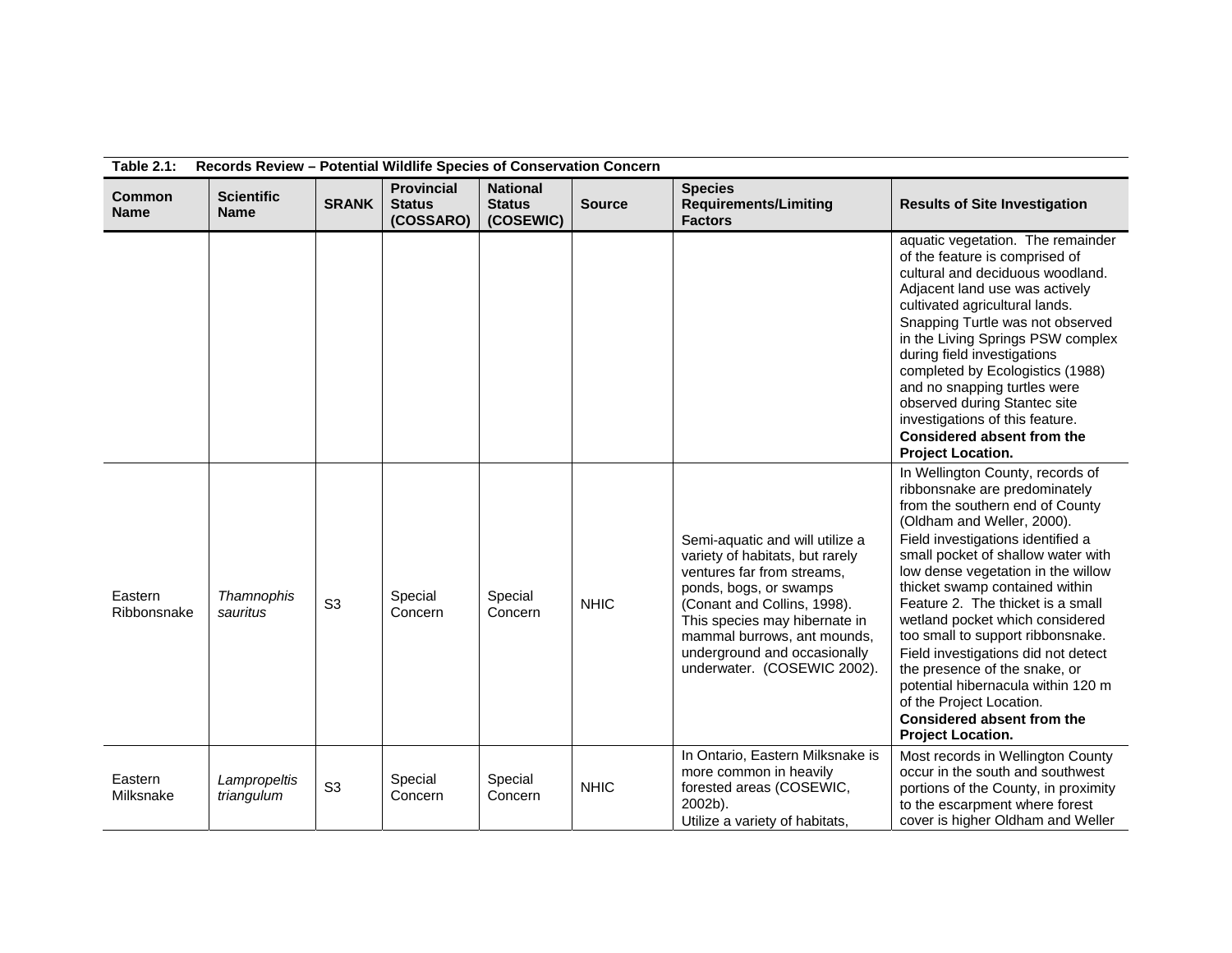| <b>Table 2.1:</b>            | Records Review - Potential Wildlife Species of Conservation Concern |                            |                                                 |                                               |                                                                                |                                                                                                                                                                                                                                                                                                                                                  |                                                                                                                                                                                                                                                           |  |  |
|------------------------------|---------------------------------------------------------------------|----------------------------|-------------------------------------------------|-----------------------------------------------|--------------------------------------------------------------------------------|--------------------------------------------------------------------------------------------------------------------------------------------------------------------------------------------------------------------------------------------------------------------------------------------------------------------------------------------------|-----------------------------------------------------------------------------------------------------------------------------------------------------------------------------------------------------------------------------------------------------------|--|--|
| <b>Common</b><br><b>Name</b> | <b>Scientific</b><br><b>Name</b>                                    | <b>SRANK</b>               | <b>Provincial</b><br><b>Status</b><br>(COSSARO) | <b>National</b><br><b>Status</b><br>(COSEWIC) | <b>Source</b>                                                                  | <b>Species</b><br><b>Requirements/Limiting</b><br><b>Factors</b>                                                                                                                                                                                                                                                                                 | <b>Results of Site Investigation</b>                                                                                                                                                                                                                      |  |  |
|                              |                                                                     |                            |                                                 |                                               |                                                                                | including fields, woodlands,<br>rocky hillsides, and valley<br>bottoms (Conant and Collins,<br>1998). This species is known to<br>utilize human-made structures<br>for hibernation and hiding, and<br>also hibernates underground or<br>in rock crevices. The milksnake<br>lays eggs in abandoned<br>mammal burrows or rotting logs,<br>or sand. | (2000).<br>Field investigations did not detect<br>the presence of the snake,<br>potential hibernacula or oviposition<br>sites within 120 m of the Project<br>Location.<br>Considered absent from the<br><b>Project Location.</b>                          |  |  |
| <b>Bald Eagle</b>            | <b>Heliaeetus</b><br>leucocephalus                                  | S1S2N,<br>S <sub>4</sub> B | Special<br>Concern                              | Not at Risk                                   | Historic<br>records from<br>Wellington<br>County<br>(MNR, pers.<br>comm. 2010) | The Bald Eagle almost always<br>nests near water, usually on<br>large lakes. Large stick nests<br>are typically placed in trees<br>located within mature woodlots.<br>They usually require 250 ha of<br>mature forest (Sandilands<br>$2005$ ).<br>Known to nest at Luther Marsh.<br>north of the Study Area.                                     | No Bald Eagle nests were<br>observed during field<br>investigations. The Project<br>Location does not provide the<br>mature woodland required for Bald<br>Eagle and is not located on a large<br>lake.<br>Considered absent from the<br>Project Location. |  |  |
| <b>Black Tern</b>            | Chlidonias<br>niger                                                 | S <sub>3</sub> B           | Special<br>Concern                              | Not at Risk                                   | Historic<br>records from<br>Wellington<br>County<br>(MNR, pers.<br>comm. 2010) | Nests semi-colonially in<br>freshwater marshes with<br>emergent vegetation. This<br>species prefers marshes or<br>marsh complexes of more than<br>20 ha in size for breeding (Dunn<br>and Agro, 1995).                                                                                                                                           | No marshes of suitable size<br>present within 120 m of the Project<br>Location.<br>Considered absent from the<br><b>Project Location.</b>                                                                                                                 |  |  |
| Common<br>Nighthawk          | Chordeiles<br>minor                                                 | S <sub>4</sub> B           | Special<br>Concern                              | Threatened                                    | Historic<br>records from<br>Wellington<br>County<br>(MNR, pers.<br>comm. 2010) | In rural areas of southern<br>Ontario the species nests in<br>grasslands, pastures,<br>agricultural fields, gravel pits,<br>prairies, alvars and at airports<br>(Sandilands, 2010). Survey                                                                                                                                                       | Presence of Nighthawk is not<br>known from the Study Area.<br>Habitat within 120m of the Project<br>Location is comprised of actively<br>managed agricultural lands<br>subject to regular disturbance.                                                    |  |  |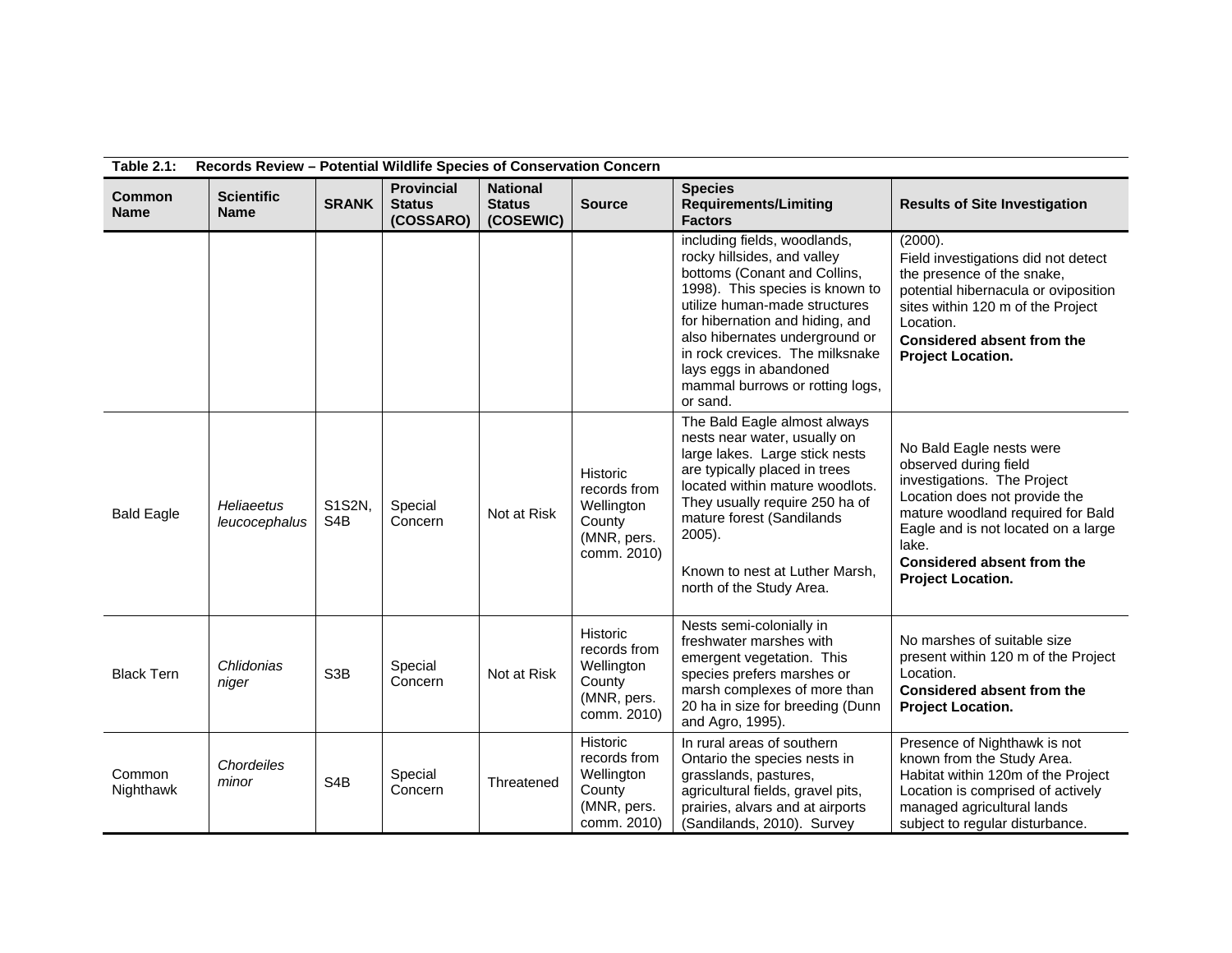| <b>Table 2.1:</b>            | Records Review - Potential Wildlife Species of Conservation Concern |                          |                                                 |                                               |                                                                                                               |                                                                                                                                                                                                                                                                                                                                                                                                                                                                                                                                                                                                                                                                                                                                                                                                                                                                                                                       |                                                                                                                                                                                                                                                                                                                                                                                                    |  |  |
|------------------------------|---------------------------------------------------------------------|--------------------------|-------------------------------------------------|-----------------------------------------------|---------------------------------------------------------------------------------------------------------------|-----------------------------------------------------------------------------------------------------------------------------------------------------------------------------------------------------------------------------------------------------------------------------------------------------------------------------------------------------------------------------------------------------------------------------------------------------------------------------------------------------------------------------------------------------------------------------------------------------------------------------------------------------------------------------------------------------------------------------------------------------------------------------------------------------------------------------------------------------------------------------------------------------------------------|----------------------------------------------------------------------------------------------------------------------------------------------------------------------------------------------------------------------------------------------------------------------------------------------------------------------------------------------------------------------------------------------------|--|--|
| <b>Common</b><br><b>Name</b> | <b>Scientific</b><br><b>Name</b>                                    | <b>SRANK</b>             | <b>Provincial</b><br><b>Status</b><br>(COSSARO) | <b>National</b><br><b>Status</b><br>(COSEWIC) | <b>Source</b>                                                                                                 | <b>Species</b><br><b>Requirements/Limiting</b><br><b>Factors</b>                                                                                                                                                                                                                                                                                                                                                                                                                                                                                                                                                                                                                                                                                                                                                                                                                                                      | <b>Results of Site Investigation</b>                                                                                                                                                                                                                                                                                                                                                               |  |  |
|                              |                                                                     |                          |                                                 |                                               |                                                                                                               | efforts conducted during 1981-<br>1985 and 2001-2005 for the<br><b>Ontario Breeding Bird Atlas</b><br>indicate the species is absent<br>from the 10x10km square<br>containing the Project Location<br>(Cadman et al, 1987; Cadman<br>et al., 2007).                                                                                                                                                                                                                                                                                                                                                                                                                                                                                                                                                                                                                                                                   | The Project Location does not<br>contain habitat that could be<br>considered candidate significant<br>wildlife habitat for Common<br>Nighthawk.<br><b>Considered absent from the Projec</b><br>Location.                                                                                                                                                                                           |  |  |
| Short-eared<br>Owl           | Asio<br>flammeus                                                    | S2N,<br>S <sub>4</sub> B | Special<br>Concern                              | Special<br>Concern                            | Historic<br>records from<br>Wellington<br>County<br>(MNR, pers.<br>comm. 2010)<br>Ecologistics,<br>1988, 1989 | Short-eared Owls breed in open<br>country, including large<br>expanses of prairie and coastal<br>grasslands, heathlands, shrub-<br>steppe, and tundra but also in<br>agricultural areas (Wiggins et<br>al., 2006). In Ontario, Short-<br>eared Owls typically breed in<br>cattail and sedge marshes,<br>adjacent fields, pasture, old<br>fields, heath bogs and tundra<br>(Cadman, 1994).<br>The species is area sensitive,<br>requiring a minimum amount of<br>suitable grassland habitat for<br>breeding. In Ontario, 75 to 100<br>ha of suitable habitat is thought<br>to be necessary for breeding<br>(Sandilands, 2010). Short-<br>eared Owls also tend to nest<br>away from development, with a<br>minimum distance of 250 m<br>from buildings (Combs-Beattie,<br>1993).<br>Survey efforts conducted during<br>1981-1985 and 2001-2005 for<br>the Ontario Breeding Bird Atlas<br>indicate the species is absent | Field investigations indicate that<br>the Study Area is predominately<br>actively cultivated agricultural fields<br>(Figure 3). No grassland of<br>sufficient size to support Short-<br>eared Owl was present within 120<br>m of the Project Location. No<br>Short-eared Owls were observed<br>during the site investigation<br>program.<br><b>Considered absent from the</b><br>Project Location. |  |  |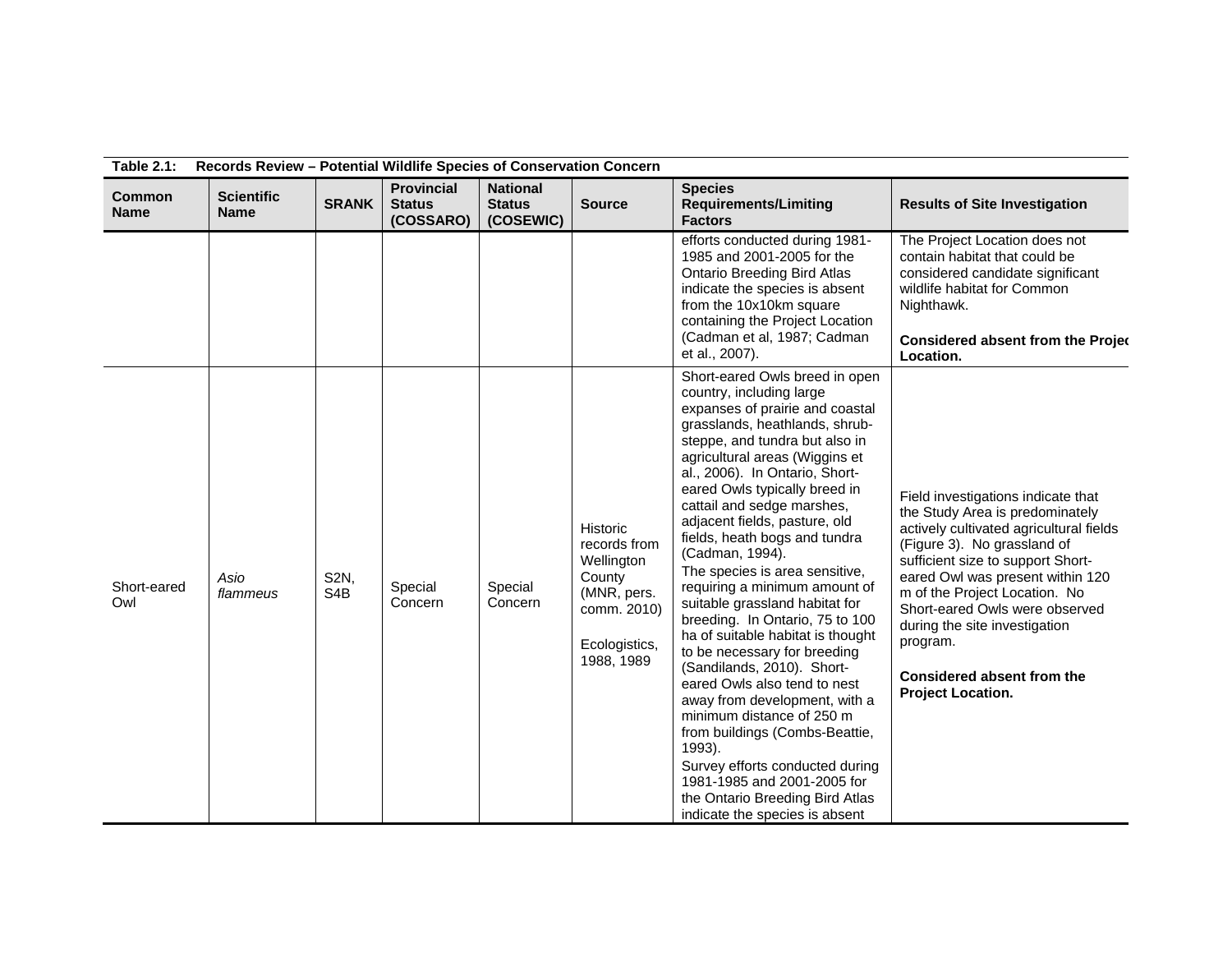| <b>Table 2.1:</b><br>Records Review - Potential Wildlife Species of Conservation Concern |                                  |                         |                                                 |                                               |                                                                                       |                                                                                                                                                                                                                                                                                                                                                                                                                                    |                                                                                                                                                                                                                                                                                                                                                                                                 |  |
|------------------------------------------------------------------------------------------|----------------------------------|-------------------------|-------------------------------------------------|-----------------------------------------------|---------------------------------------------------------------------------------------|------------------------------------------------------------------------------------------------------------------------------------------------------------------------------------------------------------------------------------------------------------------------------------------------------------------------------------------------------------------------------------------------------------------------------------|-------------------------------------------------------------------------------------------------------------------------------------------------------------------------------------------------------------------------------------------------------------------------------------------------------------------------------------------------------------------------------------------------|--|
| <b>Common</b><br><b>Name</b>                                                             | <b>Scientific</b><br><b>Name</b> | <b>SRANK</b>            | <b>Provincial</b><br><b>Status</b><br>(COSSARO) | <b>National</b><br><b>Status</b><br>(COSEWIC) | <b>Source</b>                                                                         | <b>Species</b><br><b>Requirements/Limiting</b><br><b>Factors</b>                                                                                                                                                                                                                                                                                                                                                                   | <b>Results of Site Investigation</b>                                                                                                                                                                                                                                                                                                                                                            |  |
|                                                                                          |                                  |                         |                                                 |                                               |                                                                                       | from the 10x10km square<br>containing the Project Location<br>(Cadman et al, 1987; Cadman<br>et al., 2007).                                                                                                                                                                                                                                                                                                                        |                                                                                                                                                                                                                                                                                                                                                                                                 |  |
| Yellow-<br>breasted Chat                                                                 | Icteria virens                   | S <sub>2</sub> B        | Special<br>Concern                              | Special<br>Concern                            | <b>Historic</b><br>records from<br>Wellington<br>County<br>(MNR, pers.<br>comm. 2010) | It is not widespread in Ontario,<br>and most records from the<br>province are from the Carolinian<br>region (Eagles, 1987). This<br>species prefers early second-<br>growth forest and shrub in<br>abandoned agricultural fields,<br>fencerows, forest edges and<br>openings, and near streams<br>(Eckerle and Thompson, 2001).<br>In Ontario, it is usually found in<br>shrubby tangles and deciduous<br>thickets (Eagles, 1987). | Shrub/early successional habitat<br>did not occur within 120m of the<br>Project Location (Figure 3).<br>Considered absent from the<br><b>Project Location.</b>                                                                                                                                                                                                                                  |  |
| Monarch<br><b>Butterfly</b>                                                              | Danaus<br>plexippus              | S4B,<br>S <sub>2N</sub> | Special<br>Concern                              | Special<br>Concern                            | Records from<br>Wellington<br>County<br>(MNR, pers.<br>comm. 2010)                    | Much of the concern regarding<br>the status of the eastern<br>populations of monarchs is a<br>result of the loss of habitat in<br>their Mexican wintering<br>grounds. In southern Ontario<br>the Monarch is considered<br>common and exists primarily<br>wherever milkweed and<br>wildflowers exist. This includes<br>abandoned farmland, along<br>roadsides, and other open<br>spaces where these plants<br>grow.                 | Monarch were observed in<br>relatively low numbers (i.e. less<br>than 5 individuals) within the Study<br>Area on July 21, 2010. Site<br>investigations confirmed that the<br>habitat requirements to support<br>significant populations of Monarch<br>(old-field habitats with abundant<br>milkweed plants) did not occur<br>within the Project Location or the<br>120 m Zone of Investigation. |  |

**S1 –** Critically Imperiled

**S2 –** Imperiled

**S3 –** Vulnerable

**S4 –** Apparently secure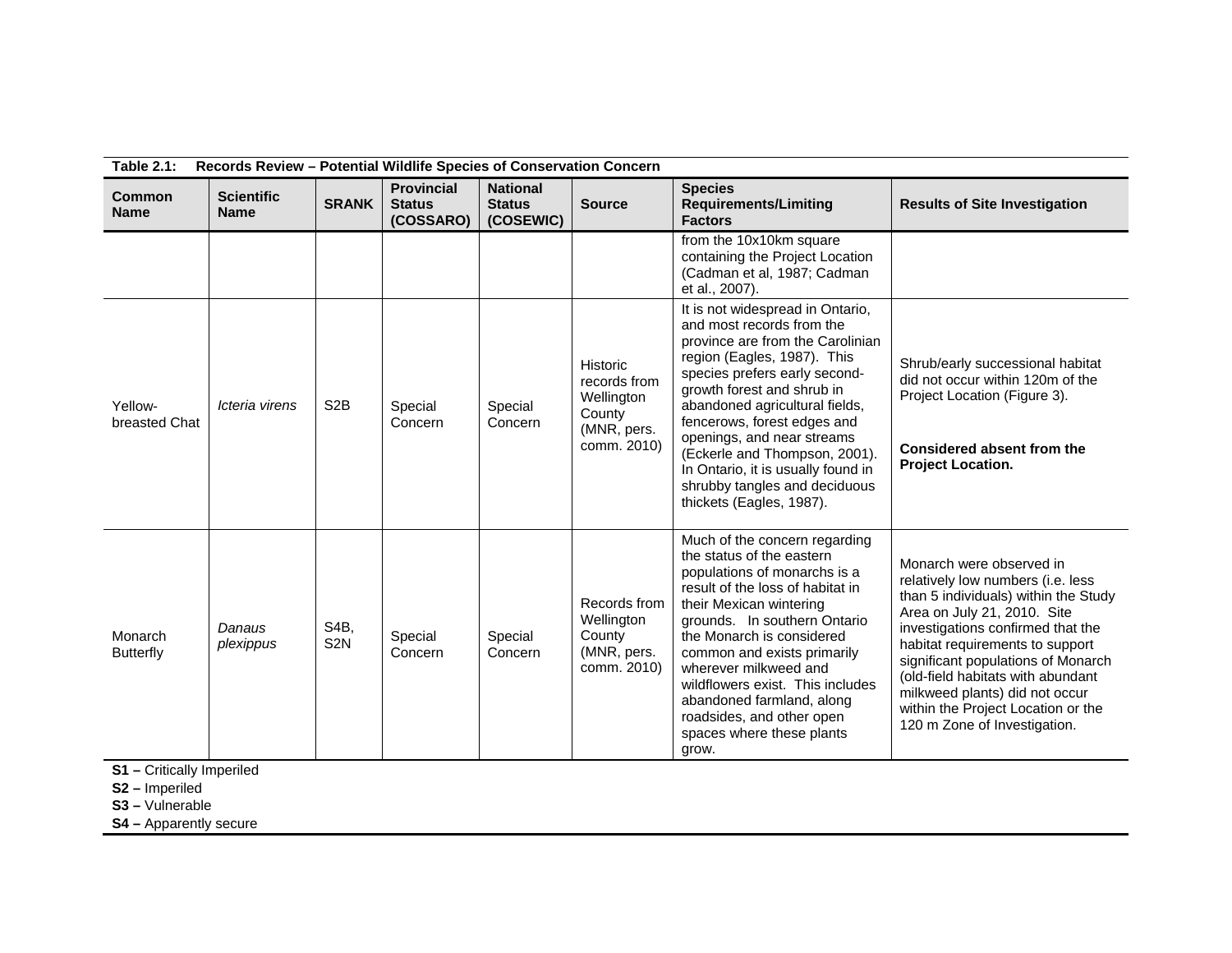| Table 2.1:<br>Records Review – Potential Wildlife Species of Conservation Concern |                              |              |                                                 |                                               |               |                                                           |                                      |  |  |
|-----------------------------------------------------------------------------------|------------------------------|--------------|-------------------------------------------------|-----------------------------------------------|---------------|-----------------------------------------------------------|--------------------------------------|--|--|
| <b>Common</b><br>Name                                                             | <b>Scientific</b><br>Name    | <b>SRANK</b> | <b>Provincial</b><br><b>Status</b><br>(COSSARO) | <b>National</b><br><b>Status</b><br>(COSEWIC) | <b>Source</b> | <b>Species</b><br>Requirements/Limiting<br><b>Factors</b> | <b>Results of Site Investigation</b> |  |  |
|                                                                                   | <b>S#B</b> – Breeding Status |              |                                                 |                                               |               |                                                           |                                      |  |  |
| <b>S#N</b> – Non-breeding Status                                                  |                              |              |                                                 |                                               |               |                                                           |                                      |  |  |
| ? - Rank uncertain                                                                |                              |              |                                                 |                                               |               |                                                           |                                      |  |  |
| <b>END</b> – Endangered                                                           |                              |              |                                                 |                                               |               |                                                           |                                      |  |  |
|                                                                                   | <b>THR</b> - Threatened      |              |                                                 |                                               |               |                                                           |                                      |  |  |
|                                                                                   | <b>SC</b> – Special Concern  |              |                                                 |                                               |               |                                                           |                                      |  |  |
| <b>NAR</b> – Not At Risk                                                          |                              |              |                                                 |                                               |               |                                                           |                                      |  |  |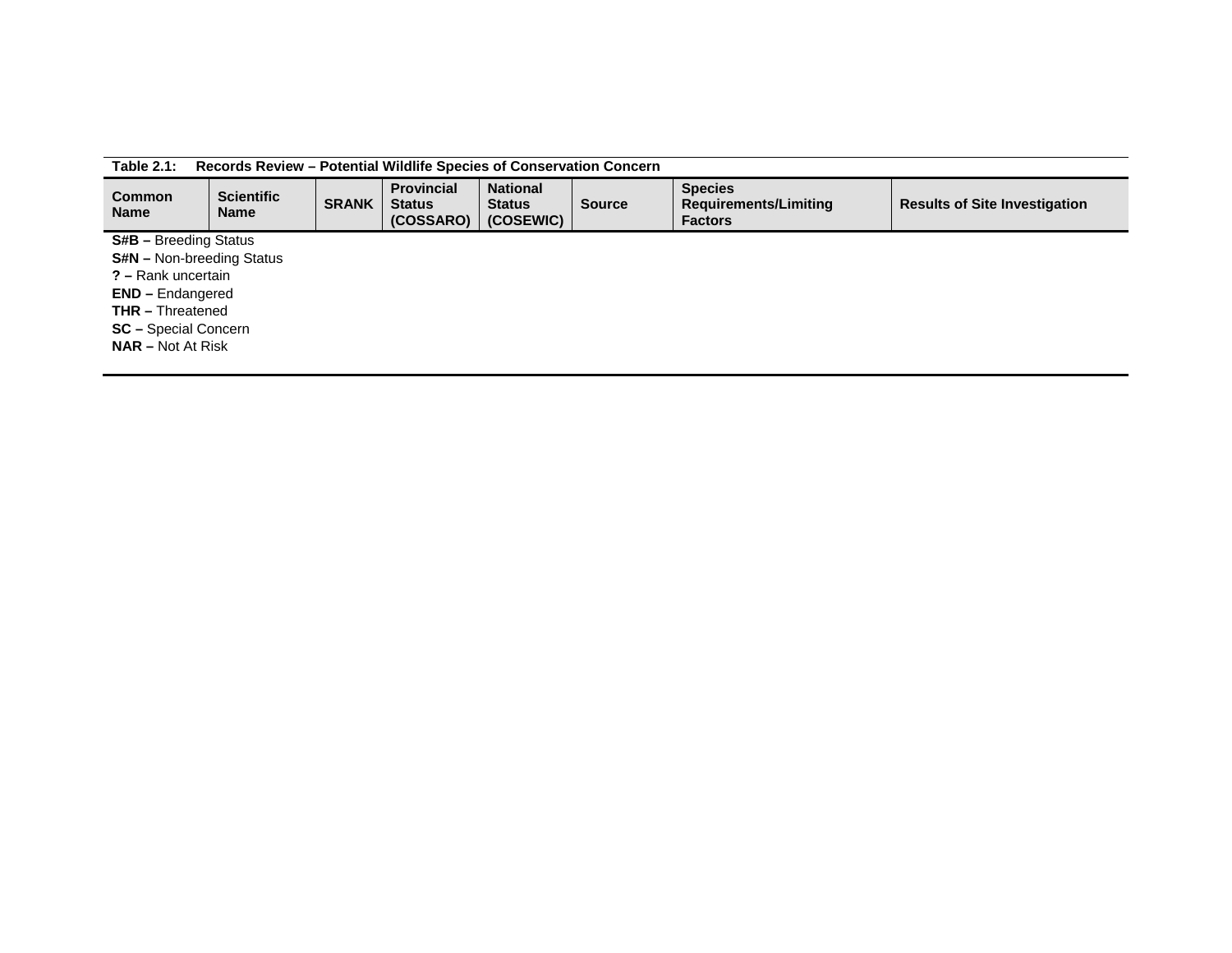| Natural Features Identified in, and within 120m of Project Location through Records Review<br><b>Table 2.2:</b>                             |                     |                                 |  |  |  |  |  |  |  |
|---------------------------------------------------------------------------------------------------------------------------------------------|---------------------|---------------------------------|--|--|--|--|--|--|--|
| <b>Natural Feature</b>                                                                                                                      | In Project Location | Within 120m of Project Location |  |  |  |  |  |  |  |
| <b>Wetlands- Provincially Significant</b>                                                                                                   | $---$               | Feature 2we                     |  |  |  |  |  |  |  |
| Wetlands- Non-Provincially Significant                                                                                                      | $--$                | $- - - -$                       |  |  |  |  |  |  |  |
| Wetlands- unevaluated                                                                                                                       | $---$               | Feature 1                       |  |  |  |  |  |  |  |
| ANSIs                                                                                                                                       | $---$               | ---                             |  |  |  |  |  |  |  |
| Valleylands                                                                                                                                 | $---$               | $---$                           |  |  |  |  |  |  |  |
| Woodlands                                                                                                                                   | $---$               | Feature 2wo and 3               |  |  |  |  |  |  |  |
| Wildlife Habitat-Known seasonal concentration<br>areas, specialized habitats, animal movement<br>corridors, species of conservation concern | ---                 | ---                             |  |  |  |  |  |  |  |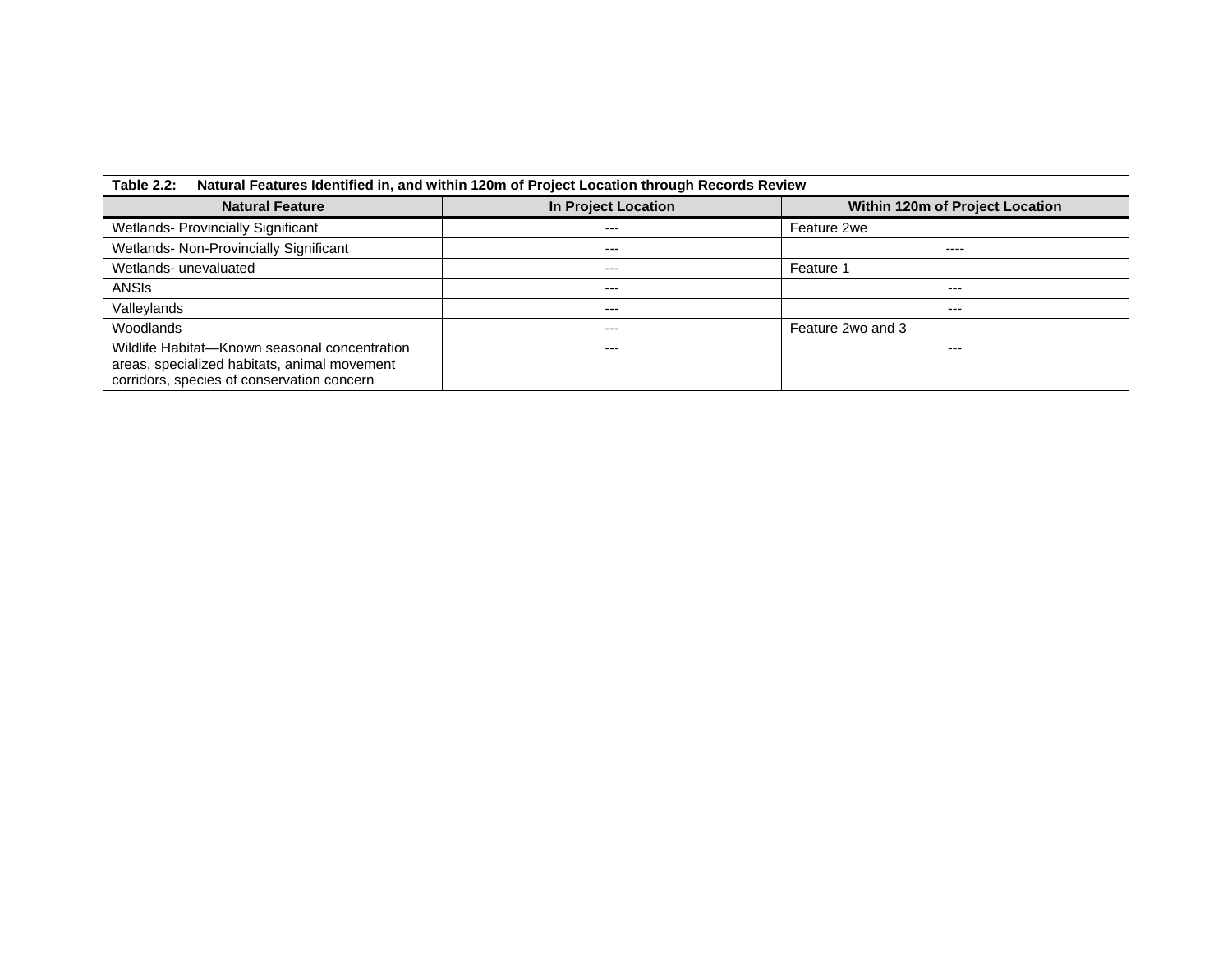| <b>Survey Date</b>                                | <b>Survey Type</b>                    | <b>Completed By</b>       | <b>Time</b>               | <b>Weather Conditions*</b>                            |
|---------------------------------------------------|---------------------------------------|---------------------------|---------------------------|-------------------------------------------------------|
| December 22, 2008                                 | <b>Winter Raptor Survey</b>           | B. Holden                 | $10:30 - 11:30$           | -9°C; wind of 2; 5 to 50% cloud cover; heavy blowing  |
|                                                   | Short-eared Owl Survey                | J. Pleizier               | $16:30 - 17:30$           | snow. 10 to 50cm of snow on ground                    |
| January 19, 2009                                  | Winter Raptor Survey                  | B. Holden                 | $11:30 - 12:30$           | -9°C; wind of 2; 100% cloud cover; no precipitation.  |
|                                                   | Short-eared Owl Survey                | J. Pleizier               | $17:00 - 18:00$           | 30 to 40cm of snow on ground                          |
| February 19, 2009                                 | <b>Winter Raptor Survey</b>           | Andrew Taylor             | $15:00 - 15:30$           | -5°C; wind of 3-4; 60% cloud cover; flurries and      |
|                                                   |                                       | <b>Shannon Catton</b>     |                           | blowing snow. 3cm of snow on ground                   |
| December 15, 2009                                 | Winter Raptor Survey                  | Nicole Kopysh             | $16:00 - 16:45$           | 3°C; wind of 1-2; 80% cloud cover; light flurries to  |
|                                                   |                                       |                           |                           | snow squalls at 16:45. 5cm of snow on ground          |
|                                                   |                                       |                           |                           | Note: Short-eared Owl survey not conducted due to     |
|                                                   |                                       |                           |                           | worsening weather conditions.                         |
| January 14, 2010                                  | Winter Raptor Survey                  | Nicole Kopysh             | $16:10 - 17:05$           | 1°C; wind of 2; 100% cloud cover; no precipitation. 5 |
|                                                   | Short-eared Owl Survey                |                           | $17:05 - 17:45$           | to 10 cm of snow in fields                            |
| February 28, 2010                                 | <b>Winter Raptor Survey</b>           | Nicole Kopysh             | $17:15 - 18:05$           | 0°C; wind of 1; 100% cloud cover; no precipitation.   |
|                                                   | Short-eared Owl Survey                |                           | $18:05 - 18:30$           | Rain the previous night.                              |
| June 21, 2010                                     | Ecological Land Classification and    | James Leslie              | 10:00- 17:00              | 21°C; wind of 2; 40% cloud cover; no precipitation    |
|                                                   | Vegetation Survey, Woodland           |                           |                           | during survey or previous day                         |
|                                                   | Assessment, Wetland Delineation       |                           |                           |                                                       |
|                                                   | Wildlife survey and habitat           |                           |                           |                                                       |
|                                                   | assessment                            |                           |                           |                                                       |
| July 21, 2010                                     | Wildlife survey and habitat           | Andrew Taylor             | 09:00-15:40               | 27°C; wind of 1; 5% cloud cover; no precipitation     |
|                                                   | assessment                            |                           |                           | during the survey with rain overnight                 |
|                                                   | Assessment of habitat suitability for |                           |                           |                                                       |
|                                                   | species of conservation               |                           |                           |                                                       |
|                                                   | concern/endangered and threatened     |                           |                           |                                                       |
|                                                   | species                               |                           |                           |                                                       |
| September 20, 2010                                | Ecological Land Classification and    | James Leslie              | 09:30- 18:30              | 17°C; wind of1-2; 80% cloud cover; no precipitation   |
|                                                   | Vegetation Survey, Woodland           |                           |                           | during survey or previous day                         |
|                                                   | Assessement, Wetland Assessment       |                           |                           |                                                       |
|                                                   | Wildlife survey and habitat           |                           |                           |                                                       |
|                                                   | assessment                            |                           |                           |                                                       |
| * Wind conditions expressed using Beaufort Scale: |                                       |                           |                           |                                                       |
| $0 - \text{calm}, \langle 2 \text{km/hr} \rangle$ | $2 -$ light, 7-12 km/hr               | 4 - moderate, 20-30 km/hr | $6 -$ strong, 41-51 km/hr |                                                       |
| $1 -$ light, 2-6 km/hr                            | 3-moderate, 13-19 km/hr               | 5 - fresh, 31-40 km/hr    |                           |                                                       |

**Table 3.1: Springwood Wind Project Site Investigation and Evaluation of Significance Field Survey Record**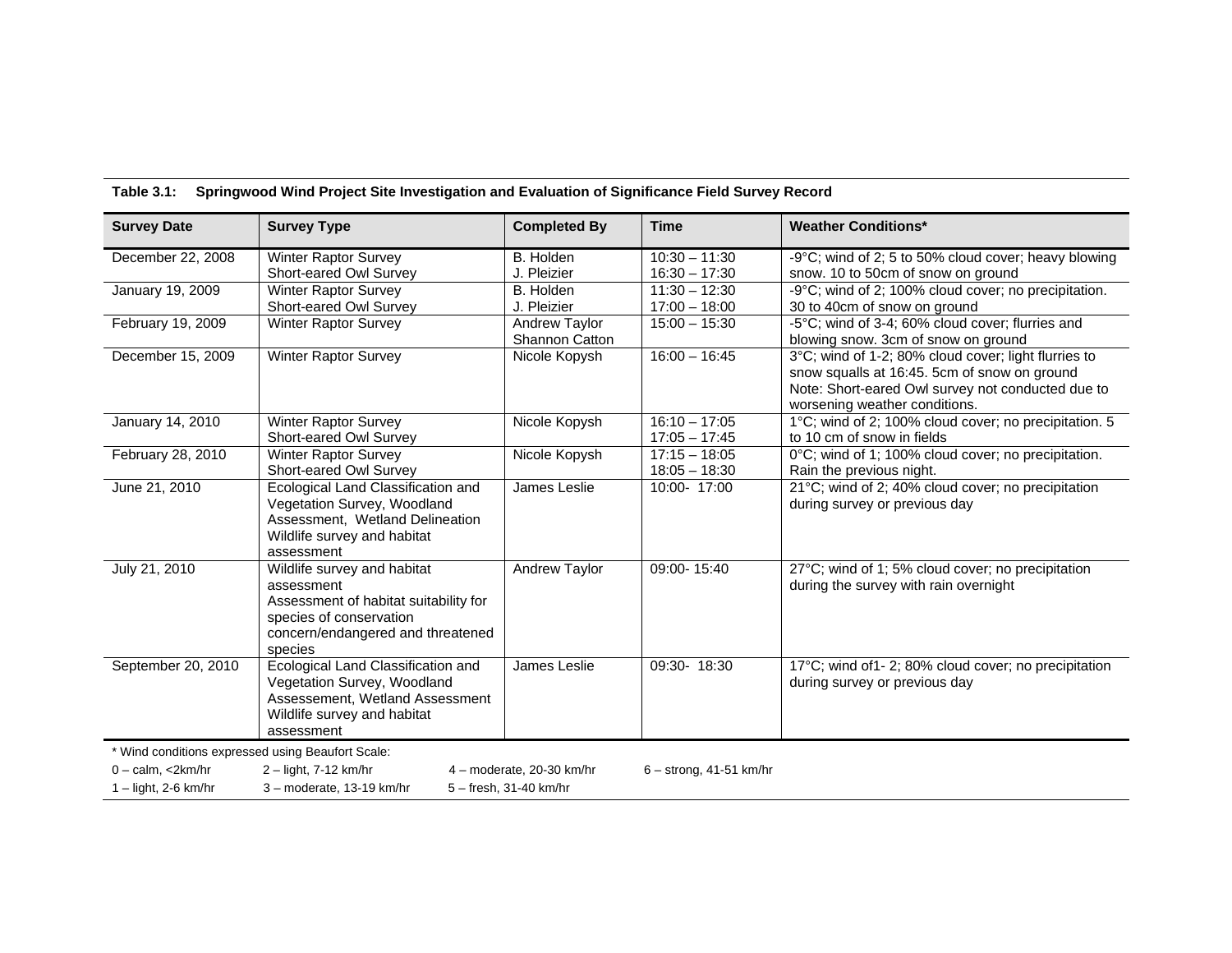|                                                             | Table 3.2: Summary of Corrections to Records Review                                                           |                                                                                                                                               |                                                                                                  |  |  |  |  |  |  |
|-------------------------------------------------------------|---------------------------------------------------------------------------------------------------------------|-----------------------------------------------------------------------------------------------------------------------------------------------|--------------------------------------------------------------------------------------------------|--|--|--|--|--|--|
| <b>Feature</b>                                              | <b>Records Review</b>                                                                                         | Correction made as a result of site<br>investigation                                                                                          | <b>Report Section Providing Criteria</b><br><b>Used in Determination of</b><br><b>Correction</b> |  |  |  |  |  |  |
| Wetlands                                                    | Living Springs PSW within 120m of Wind<br>Project Location                                                    | -No changes made to identification or<br>boundaries of PSW within the Project Location                                                        | 3.2.2                                                                                            |  |  |  |  |  |  |
|                                                             | No non-provincially significant wetlands occur<br>within 120m of the Project Location                         | -No changes required as a result of the site<br>investigations                                                                                |                                                                                                  |  |  |  |  |  |  |
|                                                             | Unevaluated wetlands identified in Feature 1                                                                  | - No changes required as a result of the site<br>investigations                                                                               |                                                                                                  |  |  |  |  |  |  |
|                                                             |                                                                                                               | Additional features identified:                                                                                                               |                                                                                                  |  |  |  |  |  |  |
|                                                             |                                                                                                               | -none were observed                                                                                                                           |                                                                                                  |  |  |  |  |  |  |
| Valleylands                                                 | No valleylands occur in or within 120m of the<br><b>Project Location</b>                                      | None                                                                                                                                          | 3.2.4                                                                                            |  |  |  |  |  |  |
| Woodlands                                                   | Two woodlands were identified within 120m of<br>Project Location (Features 2 and 3)                           | Feature 3 was not a woodland community                                                                                                        | 3.2.5                                                                                            |  |  |  |  |  |  |
|                                                             |                                                                                                               | Additional features identified:                                                                                                               |                                                                                                  |  |  |  |  |  |  |
|                                                             |                                                                                                               | - none were observed                                                                                                                          |                                                                                                  |  |  |  |  |  |  |
| <b>ANSIs</b>                                                | No Earth Science or Life Science ANSIs occur<br>in or within 120m o f the Project Location.                   | None                                                                                                                                          | 3.2.3                                                                                            |  |  |  |  |  |  |
| Wildlife Habitat:<br><b>Seasonal Concentration Areas</b>    | Winter raptor/Short-eared Owl feeding and<br>roosting                                                         | The Project Location does not support winter<br>concentrations of Short-eared Owl or other<br>raptor species.                                 | 3.2.6.1                                                                                          |  |  |  |  |  |  |
| Wildlife Habitat: Rare<br><b>Vegetation Communities</b>     | None identified                                                                                               | None- Project Location does not support this<br>function                                                                                      | 3.2.6.3                                                                                          |  |  |  |  |  |  |
| Wildlife Habitat: Animal<br><b>Movement Corridors</b>       | Candidate SWH restricted to small hedgerows                                                                   | None                                                                                                                                          | 3.2.6.2                                                                                          |  |  |  |  |  |  |
| Wildlife Habitat: Specialized<br><b>Habitats</b>            | Potential for amphibian breeding habitat                                                                      | Amphibian breeding habitat provided by Feature<br>2                                                                                           | 3.2.6.3                                                                                          |  |  |  |  |  |  |
| Wildlife Habitat: Species of<br><b>Conservation Concern</b> | Potential for habitat of species of conservation<br>concern (rare or low S-ranks) as outlined in<br>Table 2.1 | Site investigations confirmed that habitat for<br>species of conservation concern did not occur in<br>or within 120m of the Project Location. | 3.2.6.4, Table 2.1 (Appendix B)                                                                  |  |  |  |  |  |  |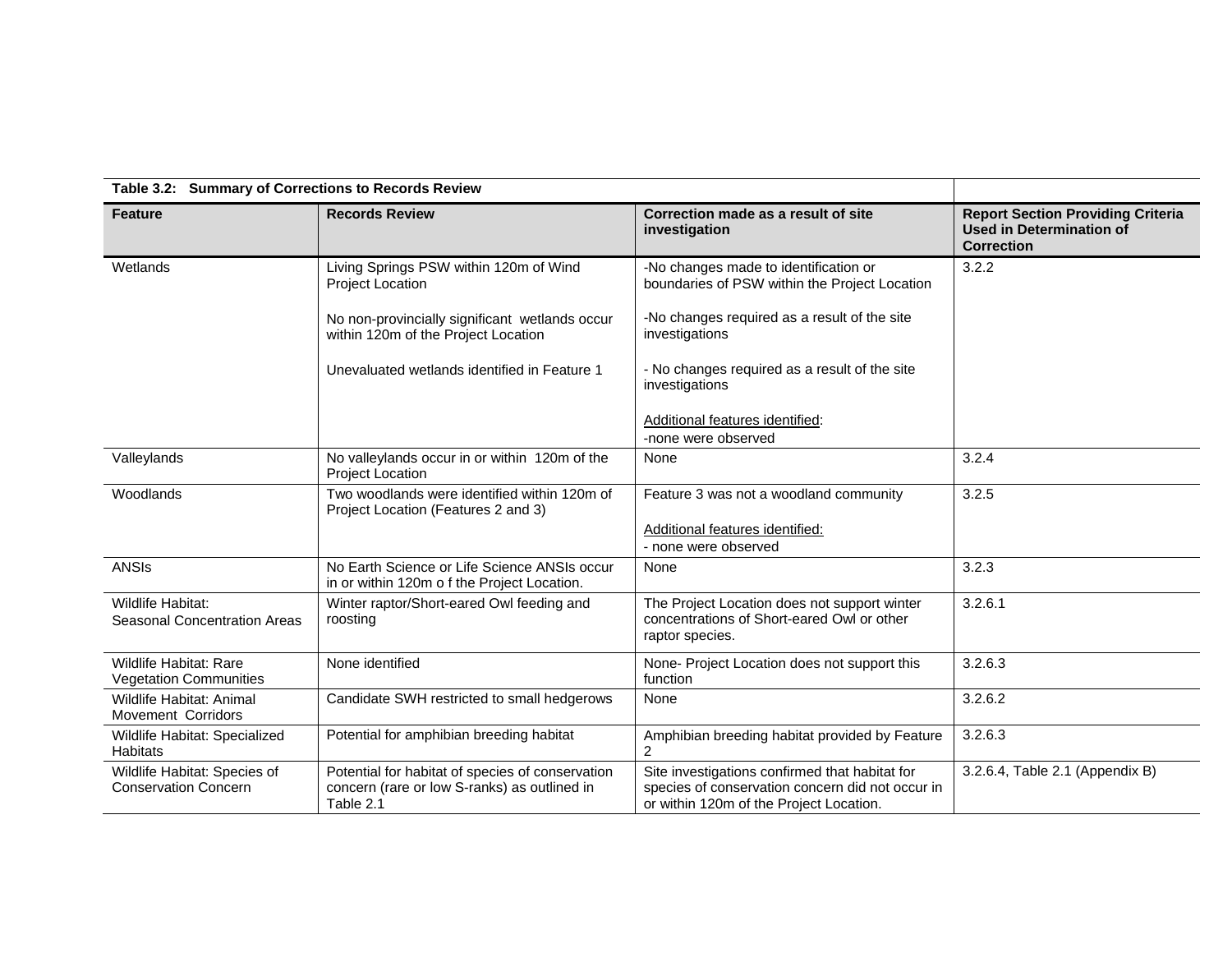## **Table 3.3: Ecological Land Classification (ELC) Vegetation Types, Springwood Project Location and 120m Zone of Investigation**

| <b>ELC TYPE</b>                                      | <b>Community Description</b>                                                                                                                                                                                                                                                                                                                                                                                                                                                                                                                                            |
|------------------------------------------------------|-------------------------------------------------------------------------------------------------------------------------------------------------------------------------------------------------------------------------------------------------------------------------------------------------------------------------------------------------------------------------------------------------------------------------------------------------------------------------------------------------------------------------------------------------------------------------|
| <b>Cultural (CU)</b>                                 |                                                                                                                                                                                                                                                                                                                                                                                                                                                                                                                                                                         |
| <b>Cultural Woodland (CUW)</b>                       |                                                                                                                                                                                                                                                                                                                                                                                                                                                                                                                                                                         |
| $CUW1-3*$<br>Mixed Cultural Woodland                 | Canopy composition varied, but often included trembling aspen, ash, common crabapple, and hawthorn. Canopy density<br>was generally open (35-50% cover), often creating a ground cover composition commonly observed in cultural meadow<br>communities (i.e. forb and graminoid species, variably consisting of awnless brome, Canada goldenrod, bird's-foot trefoil,<br>wild teasel, common milkweed, chicory, ribgrass, asters, Kentucky bluegrass, tufted vetch, and black medic).                                                                                   |
| Swamp (SW)                                           |                                                                                                                                                                                                                                                                                                                                                                                                                                                                                                                                                                         |
|                                                      |                                                                                                                                                                                                                                                                                                                                                                                                                                                                                                                                                                         |
| <b>Thicket Swamp (SWT)</b>                           |                                                                                                                                                                                                                                                                                                                                                                                                                                                                                                                                                                         |
| <b>SWT2-2</b><br><b>Willow Mineral Thicket Swamp</b> | Shining willow was abundant in the canopy of this community, with occasional occurrences of silky dogwood and narrow-<br>leaved meadowsweet. Mid-age balsam poplar and white elm were infrequently observed protruding above the shrub<br>canopy. Ground cover density varied with the density of shrubs, but included cut-leaved water horehound, spotted-touch-<br>me-not, fowl-meadow grass, bulbiferous hemlock, and nodding beggar-ticks. Surface water was observed during the June<br>survey, although not during the September survey - soil was instead moist. |

\*ELC code not listed the First Approximation of ELC for Southern Ontario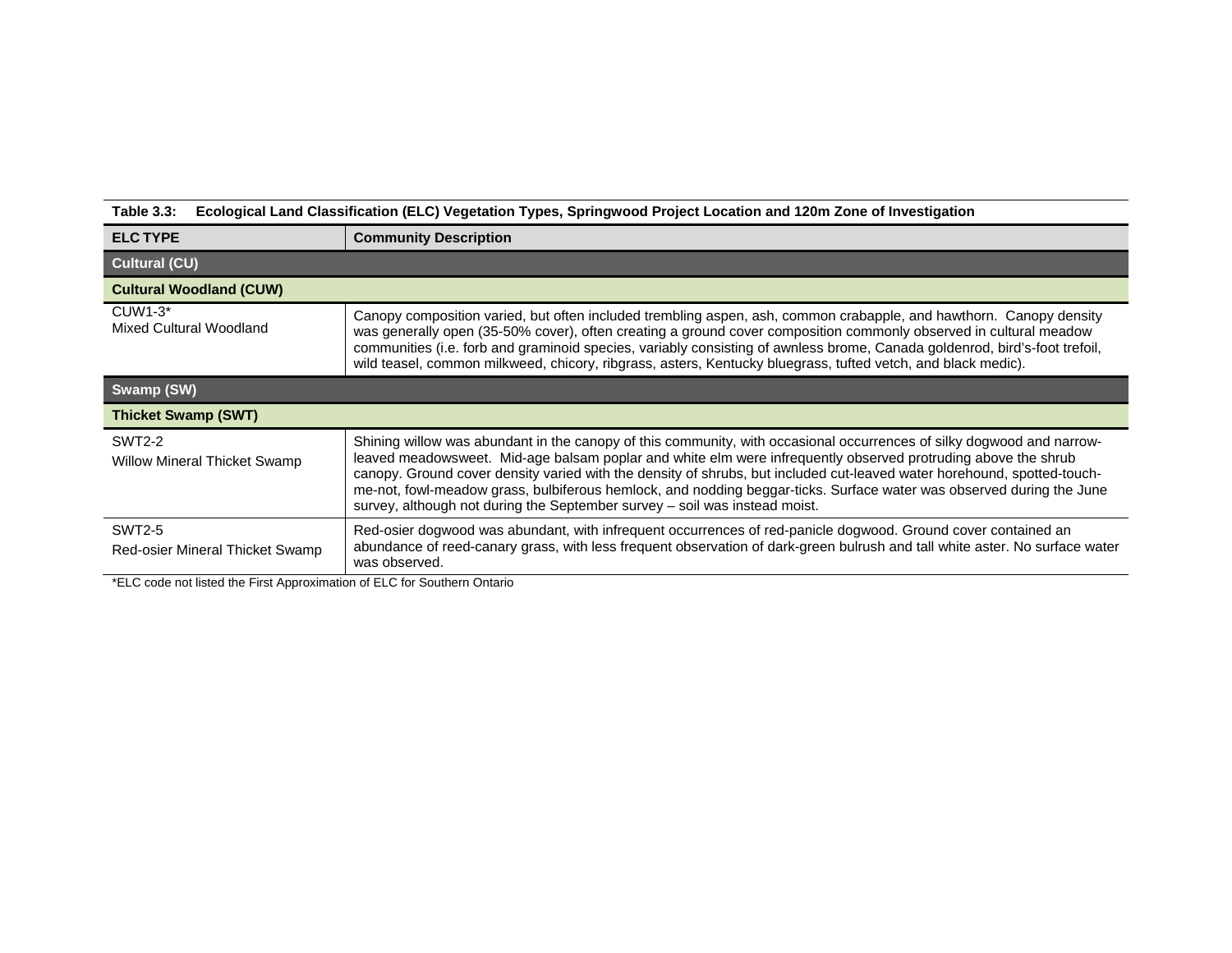|                | Table 3.4 Description and Characterizations of Features found within 120 m of the Springwood Wind Project Location |                                                                     |                             |                                               |                                                                                                                                                                                                                                                                                                                                                                                                                                                                                                        |                                                                                                                                                                                                                                                                                                                                                 |  |  |  |  |
|----------------|--------------------------------------------------------------------------------------------------------------------|---------------------------------------------------------------------|-----------------------------|-----------------------------------------------|--------------------------------------------------------------------------------------------------------------------------------------------------------------------------------------------------------------------------------------------------------------------------------------------------------------------------------------------------------------------------------------------------------------------------------------------------------------------------------------------------------|-------------------------------------------------------------------------------------------------------------------------------------------------------------------------------------------------------------------------------------------------------------------------------------------------------------------------------------------------|--|--|--|--|
| Feature #      | <b>Identification</b><br>through<br><b>Records</b><br><b>Review</b>                                                | <b>Feature Type</b><br>As confirmed<br>during Site<br>Investigation | <b>Feature Size</b><br>(ha) | <b>ELC</b><br><b>Community</b><br><b>Type</b> | <b>Description of Type</b>                                                                                                                                                                                                                                                                                                                                                                                                                                                                             | <b>Attributes, Characteristics and Functions</b>                                                                                                                                                                                                                                                                                                |  |  |  |  |
| $\mathbf{1}$   | Unevaluated<br>Wetland (LIO,<br>2009; GRCA,<br>2010)                                                               | Wetland                                                             | 0.1                         | <b>SWT2-5</b>                                 | Red-osier dogwood was<br>abundant, with infrequent<br>occurrences of red-panicle<br>dogwood. Ground cover<br>contained an abundance of<br>reed-canary grass, with less<br>frequent observations of dark-<br>green bulrush and tall white<br>aster.                                                                                                                                                                                                                                                     | -small, isolated red-osier dogwood thicket<br>swamp<br>-no uncommon species composition or<br>structure observed<br>-no surface water observed<br>-agricultural activities occur to feature edge                                                                                                                                                |  |  |  |  |
| $\overline{2}$ | PSW (LIO,<br>2009)                                                                                                 | Wetland                                                             | 8.4                         | <b>SWT2-2</b>                                 | Shining willow was abundant in<br>the canopy of the mineral<br>thicket swamp community, with<br>occasional occurrences of silky<br>dogwood and narrow-leaved<br>meadowsweet. Mid-age<br>balsam poplar and white elm<br>were infrequently observed<br>protruding above the shrub<br>canopy. Ground cover density<br>varied with the density of<br>shrubs, but included cut-leaved<br>water horehound, spotted-<br>touch-me-not, fowl-meadow<br>grass, bulbiferous hemlock,<br>and nodding beggar-ticks. | - the thicket swamp community was 0.4 ha<br>-shrub cover was often dense<br>-surface water observed at depths up to<br>10cm during June and July surveys; the<br>soil was moist with no surface water in<br>September<br>-no tadpoles were observed during June or<br>July surveys<br>-no uncommon species composition or<br>structure observed |  |  |  |  |
|                | Woodland<br>(LIO, 2009)                                                                                            | Woodland                                                            | 8                           | <b>CUW1-3</b>                                 | Canopy composition varied, but<br>often included mid-age<br>trembling aspen, white ash,<br>common crabapple, and<br>hawthorn. Canopy density was<br>generally open, establishing a<br>herbaceous layer dominated by<br>forb and graminoid species.                                                                                                                                                                                                                                                     | -no uncommon species composition or<br>structure observed<br>-a young to mid aged stand<br>-it was disturbed by creation and use of ATV<br>trails<br>-it did not provide specialized habitat<br>features such as snags or tree cavities.<br>-does not provide interior habitat<br>- open canopy (30-50%) with an understory                     |  |  |  |  |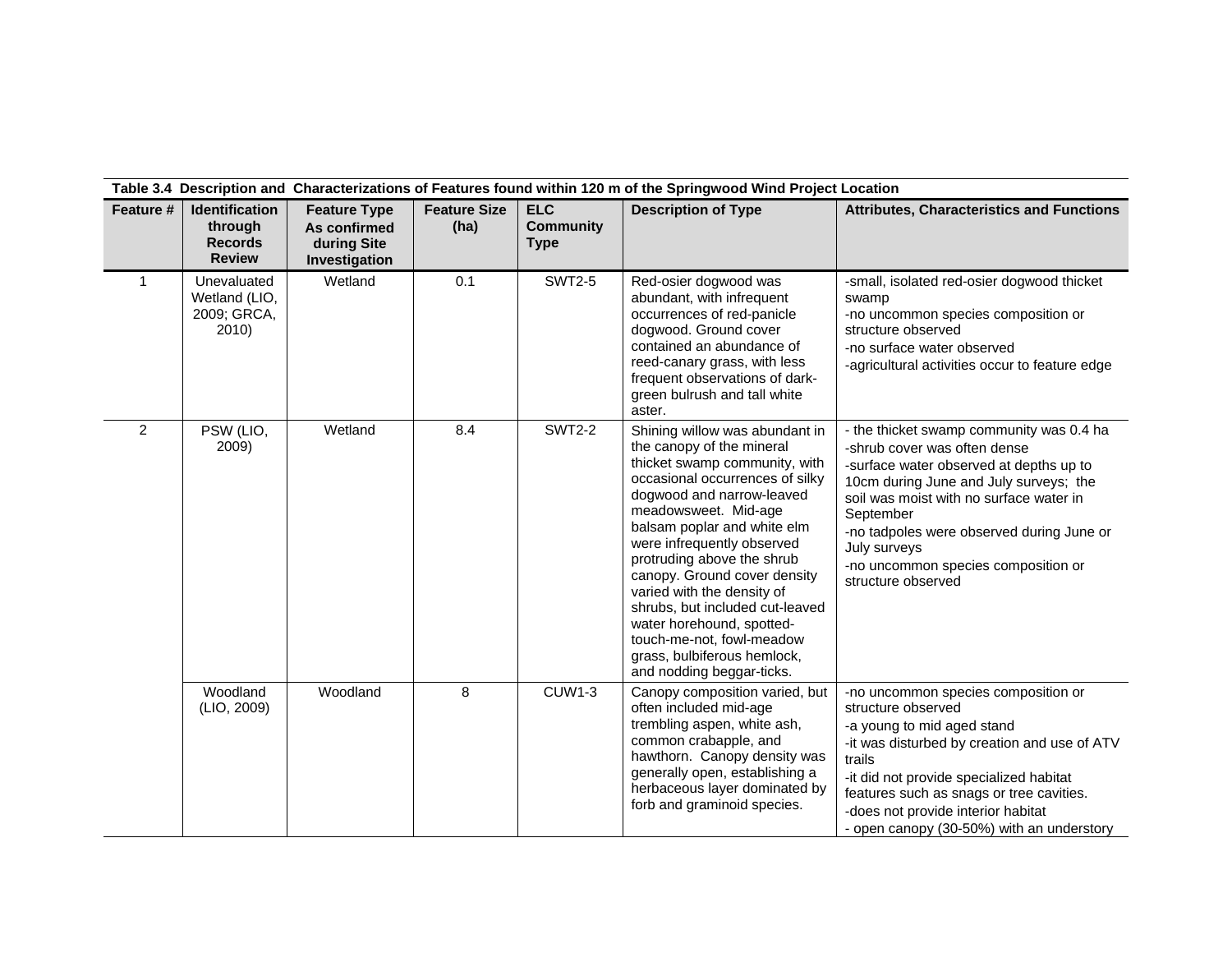|           | Table 3.4 Description and Characterizations of Features found within 120 m of the Springwood Wind Project Location |                                                                     |                             |                                 |                                                                                                                                                                                                                                                                                                                                                                                                                                                                                           |                                                                                                                                    |  |  |  |
|-----------|--------------------------------------------------------------------------------------------------------------------|---------------------------------------------------------------------|-----------------------------|---------------------------------|-------------------------------------------------------------------------------------------------------------------------------------------------------------------------------------------------------------------------------------------------------------------------------------------------------------------------------------------------------------------------------------------------------------------------------------------------------------------------------------------|------------------------------------------------------------------------------------------------------------------------------------|--|--|--|
| Feature # | <b>Identification</b><br>through<br><b>Records</b><br><b>Review</b>                                                | <b>Feature Type</b><br>As confirmed<br>during Site<br>Investigation | <b>Feature Size</b><br>(ha) | ELC<br>Community<br><b>Type</b> | <b>Description of Type</b>                                                                                                                                                                                                                                                                                                                                                                                                                                                                | <b>Attributes, Characteristics and Functions</b>                                                                                   |  |  |  |
|           |                                                                                                                    |                                                                     |                             |                                 |                                                                                                                                                                                                                                                                                                                                                                                                                                                                                           | reflective of a cultural meadow                                                                                                    |  |  |  |
| 3         | Woodland<br>(LIO, 2009)                                                                                            | Hedgerow                                                            | 1.1                         | HR/CUM1                         | This was likely a former<br>residential property, with a<br>single row of mature trees on<br>both the north and the south<br>sides, separated by a cultural<br>meadow community. Tree<br>species generally consisted of<br>Norway spruce and Manitoba<br>maple, with an understory of<br>red raspberry. Ground cover<br>contained a mix of forb and<br>graminoid species, such as<br>orchard grass, awnless brome,<br>Kentucky bluegrass, wild<br>carrot, goldenrods, and black<br>medic. | -no uncommon species composition or<br>structure observed<br>-canopy cover was approximately 40%<br>-no amphibian habitat provided |  |  |  |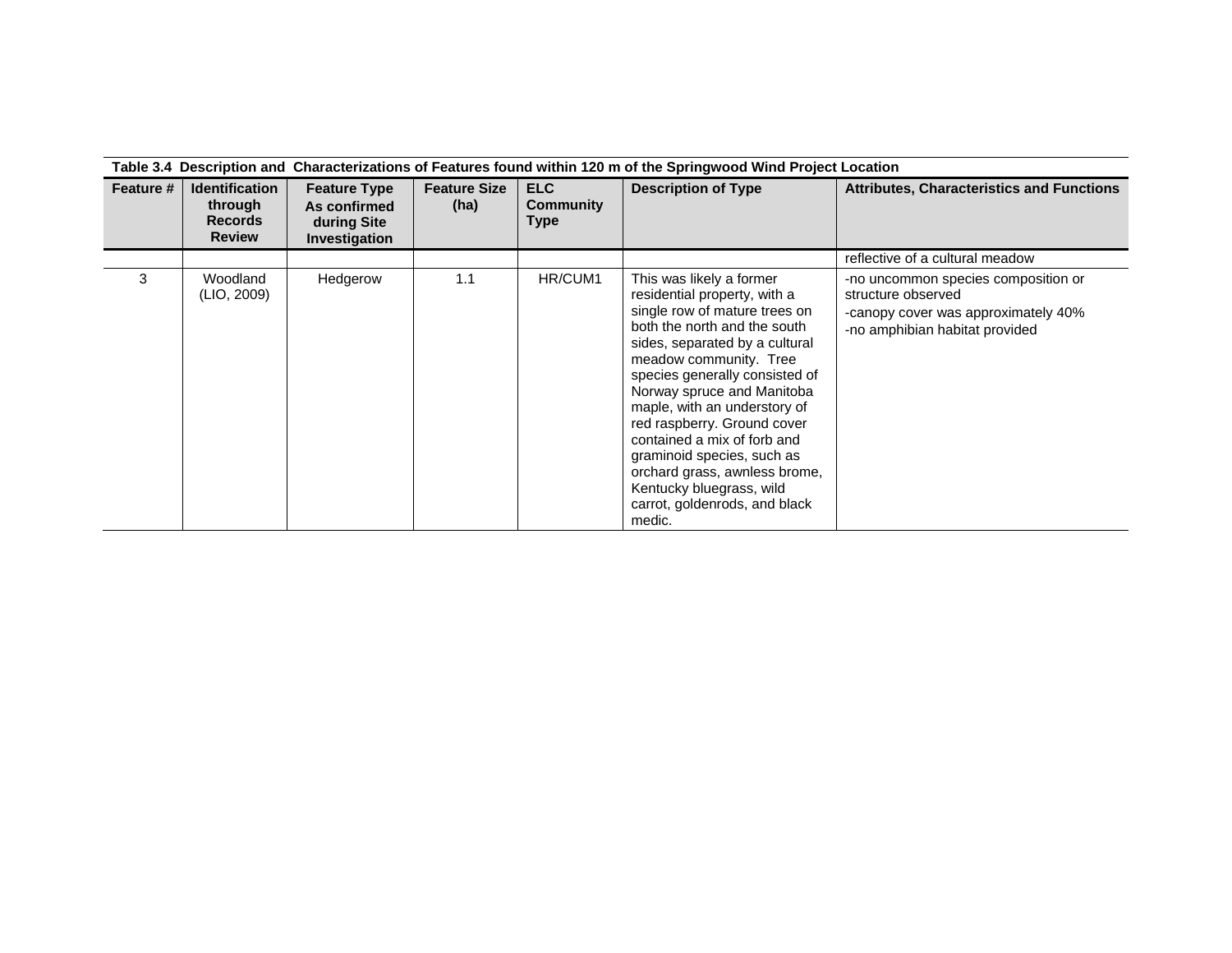| <b>Species</b>       | <b>December 22, 2008</b>     |                                                  | <b>January 19, 2009</b>  |                                    | <b>February 19, 2009</b> |                                    | <b>December 15, 2009</b> |                                    | <b>January 14, 2010</b> |                                           | <b>February 28, 2010</b> |                                        |
|----------------------|------------------------------|--------------------------------------------------|--------------------------|------------------------------------|--------------------------|------------------------------------|--------------------------|------------------------------------|-------------------------|-------------------------------------------|--------------------------|----------------------------------------|
|                      | In Study<br>Area             | <b>Outside of</b><br><b>Study</b><br><b>Area</b> | In Study<br>Area         | <b>Outside</b><br>of Study<br>Area | In Study<br>Area         | <b>Outside</b><br>of Study<br>Area | In Study<br>Area         | <b>Outside</b><br>of Study<br>Area | In Study<br>Area        | <b>Outside of</b><br><b>Study</b><br>Area | In Study<br>Area         | <b>Outside</b><br><b>Study</b><br>Area |
| Red-tailed<br>Hawk   | $\overline{2}$               | $\overline{2}$                                   | ۰                        |                                    |                          | $\overline{\phantom{a}}$           |                          | $\overline{\phantom{a}}$           |                         |                                           | $\overline{\phantom{a}}$ |                                        |
| Snowy Owl            | $\overline{\phantom{0}}$     |                                                  | $\overline{\phantom{0}}$ | ٠                                  | $\blacksquare$           | $\overline{a}$                     |                          | $\overline{\phantom{0}}$           |                         |                                           |                          |                                        |
| Short-eared<br>Owl   | $\overline{\phantom{a}}$     | $\overline{\phantom{0}}$                         | $\overline{\phantom{0}}$ | $\blacksquare$                     | ۰                        | $\overline{a}$                     |                          | $\overline{\phantom{a}}$           |                         |                                           | $\overline{\phantom{a}}$ |                                        |
| <b>Bald Eagle</b>    | $\overline{\phantom{0}}$     |                                                  | $\overline{\phantom{0}}$ | $\blacksquare$                     |                          | $\overline{\phantom{a}}$           |                          | $\overline{\phantom{0}}$           |                         |                                           |                          |                                        |
| Rough-legged<br>Hawk |                              |                                                  | $\overline{\phantom{0}}$ |                                    |                          |                                    |                          | $\overline{\phantom{a}}$           |                         |                                           | $\overline{\phantom{a}}$ |                                        |
| <b>Total</b>         |                              | 6                                                | $\overline{2}$           |                                    | $\Omega$                 |                                    | $\Omega$                 |                                    |                         |                                           |                          | $\mathbf 0$                            |
| Km driven            |                              | 44                                               |                          | 30.5                               | 26                       |                                    | 12                       |                                    | 20.5                    |                                           | 12                       |                                        |
| Raptors/km           | 0.1<br>0.06<br>$\bf{0}$<br>0 |                                                  |                          |                                    | 0.05                     |                                    | $\mathbf 0$              |                                    |                         |                                           |                          |                                        |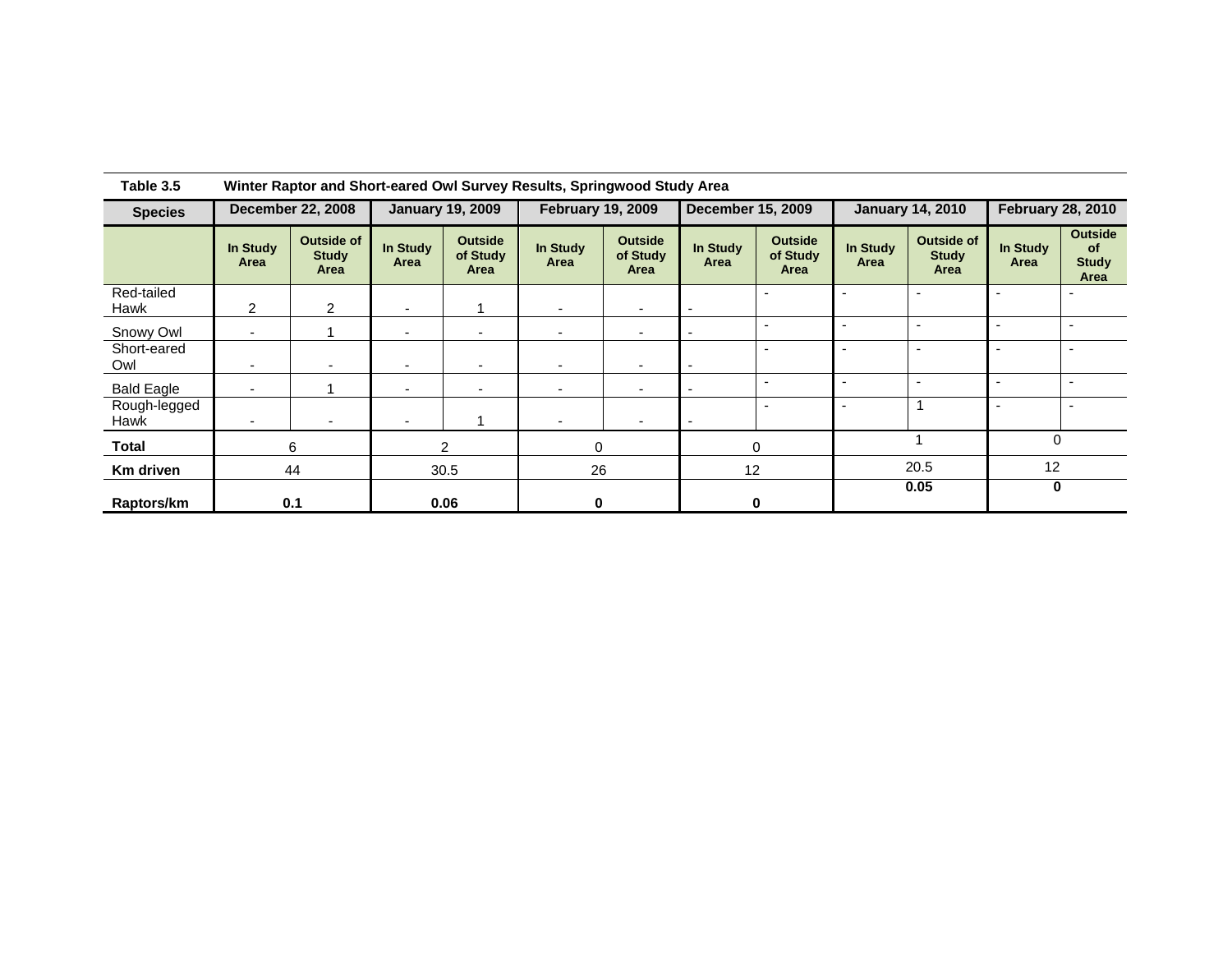| Table 4.1: Wetland Characteristics and Ecological Functions Assessment for Unevaluated Wetlands |              |                        |            |                                  |                                                           |               |                                      |                               |                                                                                                            |                                                                     |                                                                   |                                    |                                                               |                                                                                                                                                                                                              |                                   |                                |                 |
|-------------------------------------------------------------------------------------------------|--------------|------------------------|------------|----------------------------------|-----------------------------------------------------------|---------------|--------------------------------------|-------------------------------|------------------------------------------------------------------------------------------------------------|---------------------------------------------------------------------|-------------------------------------------------------------------|------------------------------------|---------------------------------------------------------------|--------------------------------------------------------------------------------------------------------------------------------------------------------------------------------------------------------------|-----------------------------------|--------------------------------|-----------------|
| Feature                                                                                         | Size<br>(ha) | Wetland<br><b>Type</b> | Site Type  | Vegetation<br><b>Communities</b> | <b>Proximity to</b><br>other<br>wetlands<br>(approximate) | Interspersion | <b>Flood</b><br><b>Attenuation</b>   | Open<br>Water<br><b>Types</b> | Water<br>Quality<br>Improvement<br>(short term)                                                            | <b>Water Quality</b><br>Improvement<br>(long term<br>nutrient trap) | <b>Water Quality</b><br>Improvement<br>(groundwater<br>discharge) | <b>Shoreline</b><br><b>Erosion</b> | Groundwater<br>Recharge                                       | <b>Summary of Hydrology</b>                                                                                                                                                                                  | Rare<br><b>Species</b>            | Significant<br><b>Features</b> | Fish<br>Habitat |
|                                                                                                 | 0.1          | Swamp                  | Palustrine | ts, gc, ne                       | 300m                                                      | 25            | Headwater;<br>1 hectare<br>catchment | Type                          | Intermittent<br>inflow; over<br>50%<br>agricultural<br>landscape;<br>high<br>proportion of<br>live shrubs. | Swamp with<br><50% coverage of<br>organic soil                      | No evidence<br>of discharge<br>observed                           | Not<br>applicable                  | Palustrine<br>feature with<br>predominantly<br>clay loam soil | Palustrine swamp on clay<br>loam soils with<br>intermittent inflow.<br>Situated in a<br>predominantly agricultural<br>watershed. Data based<br>on surveys, air photo<br>interpretation, and soil<br>mapping* | None<br>known to<br>be<br>present | None known<br>to be<br>present | Absent          |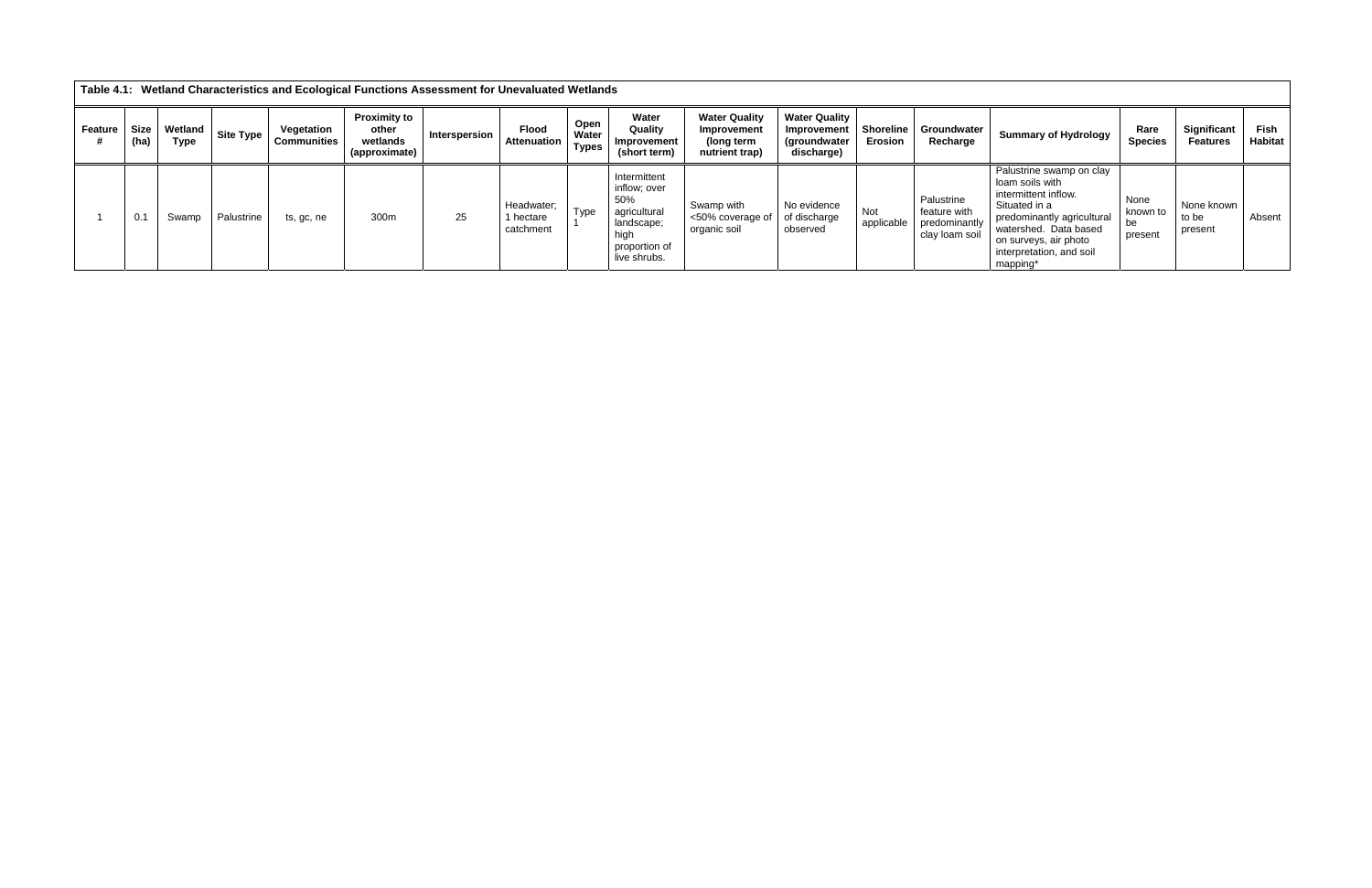| Table 5.1: Summary of Potential Impacts and Mitigation Measures |                                               |                                                               |                                                                                           |                                                                                                                                                                                                                                                                               |  |  |  |  |  |  |  |
|-----------------------------------------------------------------|-----------------------------------------------|---------------------------------------------------------------|-------------------------------------------------------------------------------------------|-------------------------------------------------------------------------------------------------------------------------------------------------------------------------------------------------------------------------------------------------------------------------------|--|--|--|--|--|--|--|
| Feature #<br>(see Figure<br>$4-A$ and $4-$<br>B)                | <b>Significance</b>                           | Project components sited within 120<br>m                      | <b>Potential Impacts</b>                                                                  | <b>Mitigation Measures*</b>                                                                                                                                                                                                                                                   |  |  |  |  |  |  |  |
| $\mathbf{1}$                                                    | <b>Provincially Significant</b><br>Wetland    | Access road and collector line: 2.3 m at<br>closest point     | Dust generation,<br>sedimentation and<br>erosion during<br>construction<br>Disturbance to | No development in PSW boundary.<br>Silt barriers (e.g., fencing) will be erected along the<br>edge of Feature 1<br>Construction contractor to ensure no work occurs                                                                                                           |  |  |  |  |  |  |  |
|                                                                 |                                               |                                                               | vegetation during<br>construction                                                         | outside of the limits of construction<br>Stockpiling of materials will not occur within 30 m of<br>Feature 1                                                                                                                                                                  |  |  |  |  |  |  |  |
|                                                                 |                                               |                                                               | Contamination through<br>accidental spills during<br>construction or<br>operation         | No refuelling or maintenance of vehicles in, or<br>adjacent to the wetland. In the event of an<br>accidental spill, the MOE Spills Action Centre should<br>be contacted and emergency spill procedures<br>implemented immediately                                             |  |  |  |  |  |  |  |
|                                                                 |                                               |                                                               | Potential changes to<br>hydrology during<br>construction and<br>operation                 | Culverts will be added as necessary to the access<br>road.<br>The area between the access road and Feature                                                                                                                                                                    |  |  |  |  |  |  |  |
|                                                                 |                                               |                                                               |                                                                                           | 1 will be naturalized (seeded) to establish a natural<br>vegetated buffer along the edge of the community.<br>All seeding and /or replanting of these areas will use<br>species native to Ecoregion 6E and will be native to<br>the site and/or surrounding natural features. |  |  |  |  |  |  |  |
| 2we and<br>2ah                                                  | <b>Provincially Significant</b><br>Wetland    | T3: 117 m from blade tip<br>Access Road: 98m at closest point | Disturbance to<br>vegetation during<br>construction                                       | No development in PSW boundary.<br>Construction contractor to ensure no work occurs<br>outside of the limits of construction                                                                                                                                                  |  |  |  |  |  |  |  |
|                                                                 | Amphibian Woodland<br><b>Breeding Habitat</b> | Crane Laydown Area: 85 m at closest<br>point)                 | Contamination through                                                                     | No refuelling or maintenance of vehicles in, or                                                                                                                                                                                                                               |  |  |  |  |  |  |  |
|                                                                 |                                               | (Note the turbine base is 162 m from                          | accidental spills during<br>construction or<br>operation                                  | adjacent to the wetland. In the event of an<br>accidental spill, the MOE Spills Action Centre<br>should be contacted and emergency spill<br>procedures implemented immediately                                                                                                |  |  |  |  |  |  |  |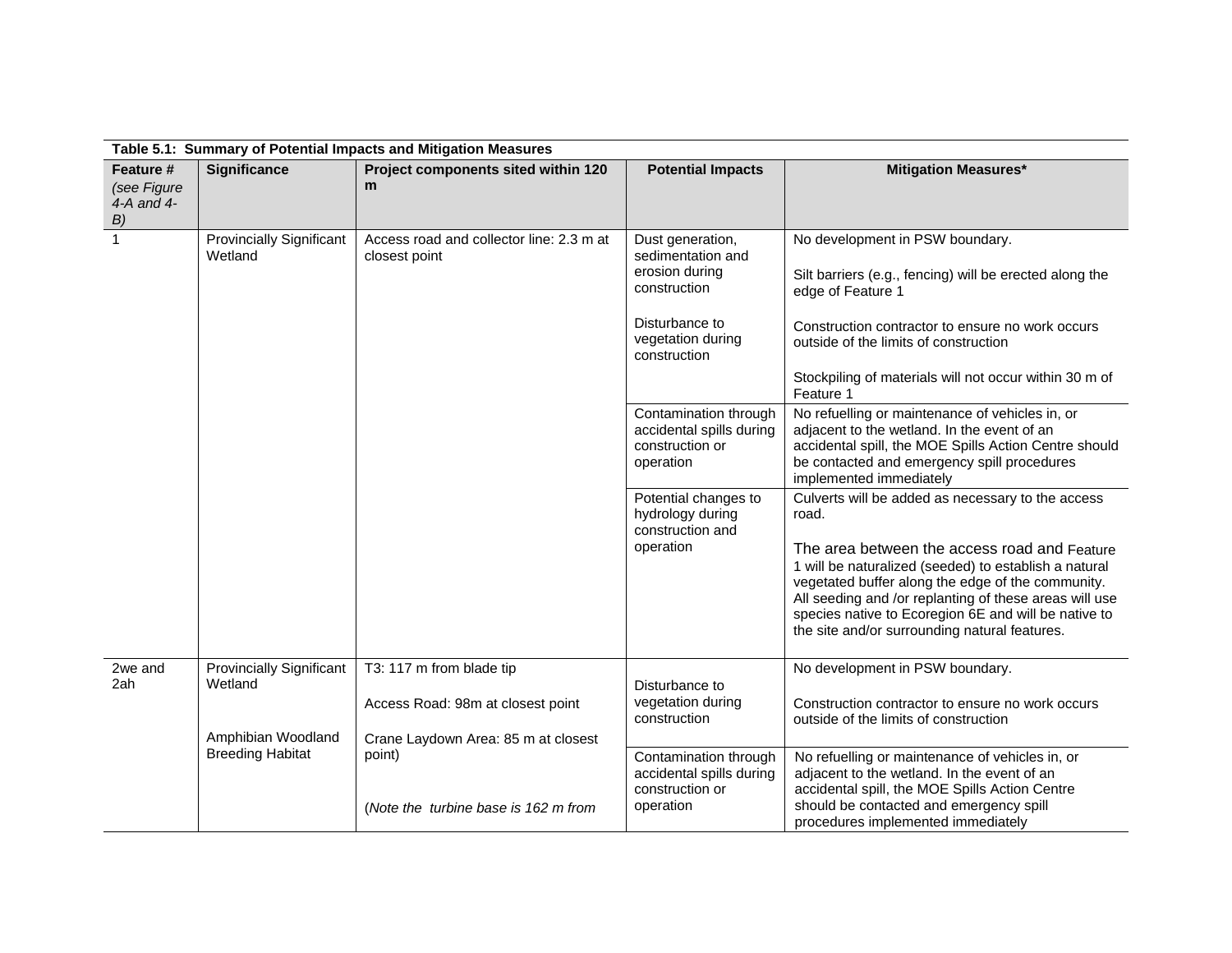| Table 5.1: Summary of Potential Impacts and Mitigation Measures |                                                                 |                                                   |                                                                                                                                |                                                                                                                                                                                                                                       |  |  |  |  |  |  |
|-----------------------------------------------------------------|-----------------------------------------------------------------|---------------------------------------------------|--------------------------------------------------------------------------------------------------------------------------------|---------------------------------------------------------------------------------------------------------------------------------------------------------------------------------------------------------------------------------------|--|--|--|--|--|--|
| Feature #<br>(see Figure<br>$4-A$ and $4-$<br>B)                | <b>Significance</b><br>Project components sited within 120<br>m |                                                   | <b>Potential Impacts</b>                                                                                                       | <b>Mitigation Measures*</b>                                                                                                                                                                                                           |  |  |  |  |  |  |
|                                                                 |                                                                 | the feature and the collector system is<br>127 m) | Temporary<br>displacement of<br>wildlife during<br>construction/risk of<br>road mortality to<br>amphibians during<br>operation | During routine operation maintenance vehicle traffic<br>to be restricted primarily to daytime hours.<br>Vehicle speeds to be restricted to 30km/hr or less<br>and speed limit signage posted along access road to<br>T <sub>3</sub> . |  |  |  |  |  |  |
|                                                                 |                                                                 |                                                   | Potential changes to<br>hydrology during<br>construction and<br>operation                                                      | A culvert will be installed beneath the access road to<br>Turbine 4 at the watercourse crossing to maintain<br>hydrological flows                                                                                                     |  |  |  |  |  |  |